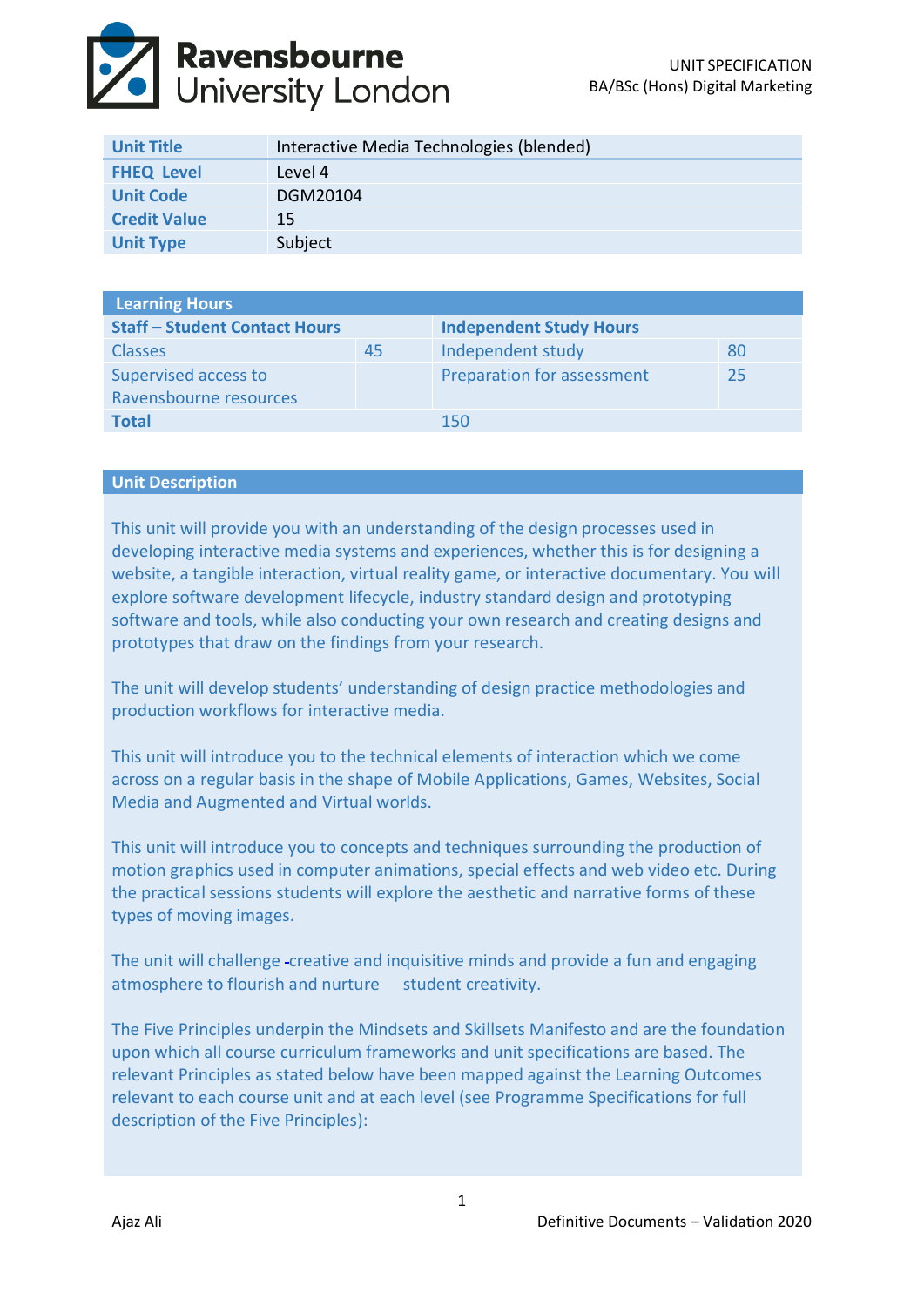- **1.** Cultivate / Where the individual thrives.
- **2.** Collaborate / Where disciplines evolve.
- **3.** Integrate / Where education engages industry.
- **4.** Advocate / Where purpose meets practice.
- **5.** Originate / creativity meets technology.

#### **Unit Indicative Content**

The unit will look at creative media concepts and technologies.

- Programming and development using suitable tools for interactive media applications
- Contemporary interface, interaction, and product design methods
- Design for mobile platforms and consumer electronics
- Design process for digital products
- Personas and Goals
- Scenarios and Design Requirements
- Design Values
- Interactive Design Principles
- Compose animations using HTML5
- Design and code an interactive quiz for mobile devices

# **Unit Aims**

To develop an understanding of design practice methodologies and production workflows for interactive media

To understand the concepts of Interactive Media

To be able to create an interactive media application

To research emerging technologies and how they can be used for interaction

To be able to apply suitable technologies in the implementation of interactive media applications

# **Unit Learning Outcomes**

*(to be selected from the Mini Manual)*

LO 1 Research/Inspiration Demonstrate your capacity for information gathering techniques using a wide range of sources, providing visual, contextual and industry case-study research as appropriate.

Related Principle: ORIGINATE

LO 4 (Pre) Production

Identify, select and apply an appropriate selection of processes, materials and methods that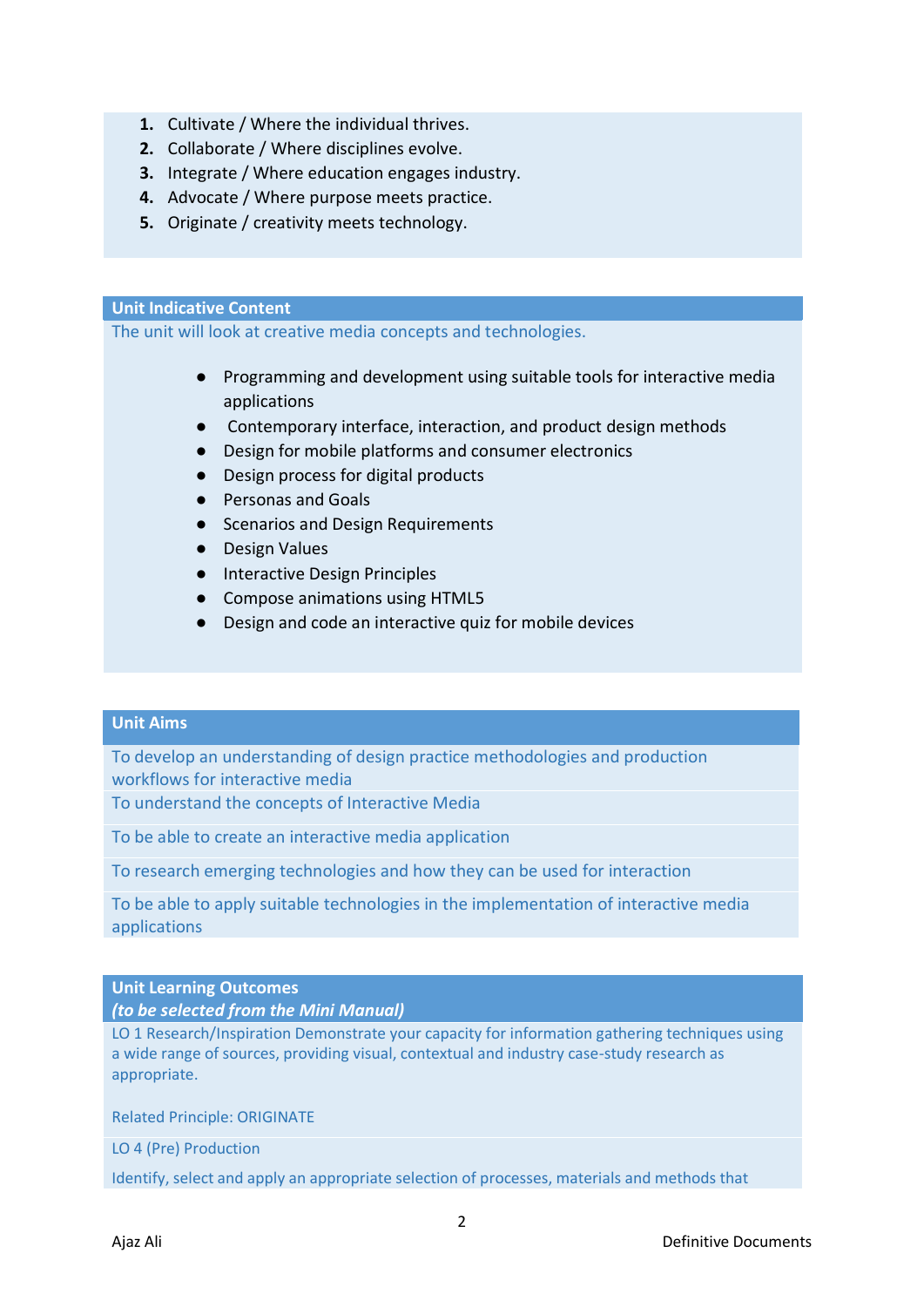inform creative and academic practice.

Related Principle: COLLABORATE

LO 5 Presentation /Storytelling for Influence

Evidence effective communication of projects, whether in visual, oral or written form.

Related Principle: ADVOCATE

LO 6 Critical and creative mindsets Demonstrate enquiry into what makes good practice - both creatively and academically

Related Principle: ORIGINATE

# **Learning and Teaching Methods**

This unit will be delivered using a combination of:

- Lectures / Seminars / workshops
- Online activities
- Self-directed independent study
- Peer learning, group discussion, guest speakers

| <b>Assessment methods and tasks</b>    |                                                  |
|----------------------------------------|--------------------------------------------------|
| <b>Assessment tasks</b>                | Weighting (%) (one grade or multi-grade<br>unit) |
| Artefact demonstration with collateral | 100% holistic                                    |

#### **Indicative Assessment Criteria**

Evaluate design practice methodologies and production workflows for interactive media (LO1)

Research application of Interactive Media in a selected industry (LO1)

Apply the skills developed to create an interactive application (LO4, LO5)

Research emerging technologies and how they can be used for interaction (LO1)

Apply and evaluate suitable technologies in the implementation of interactive media applications (LO6)